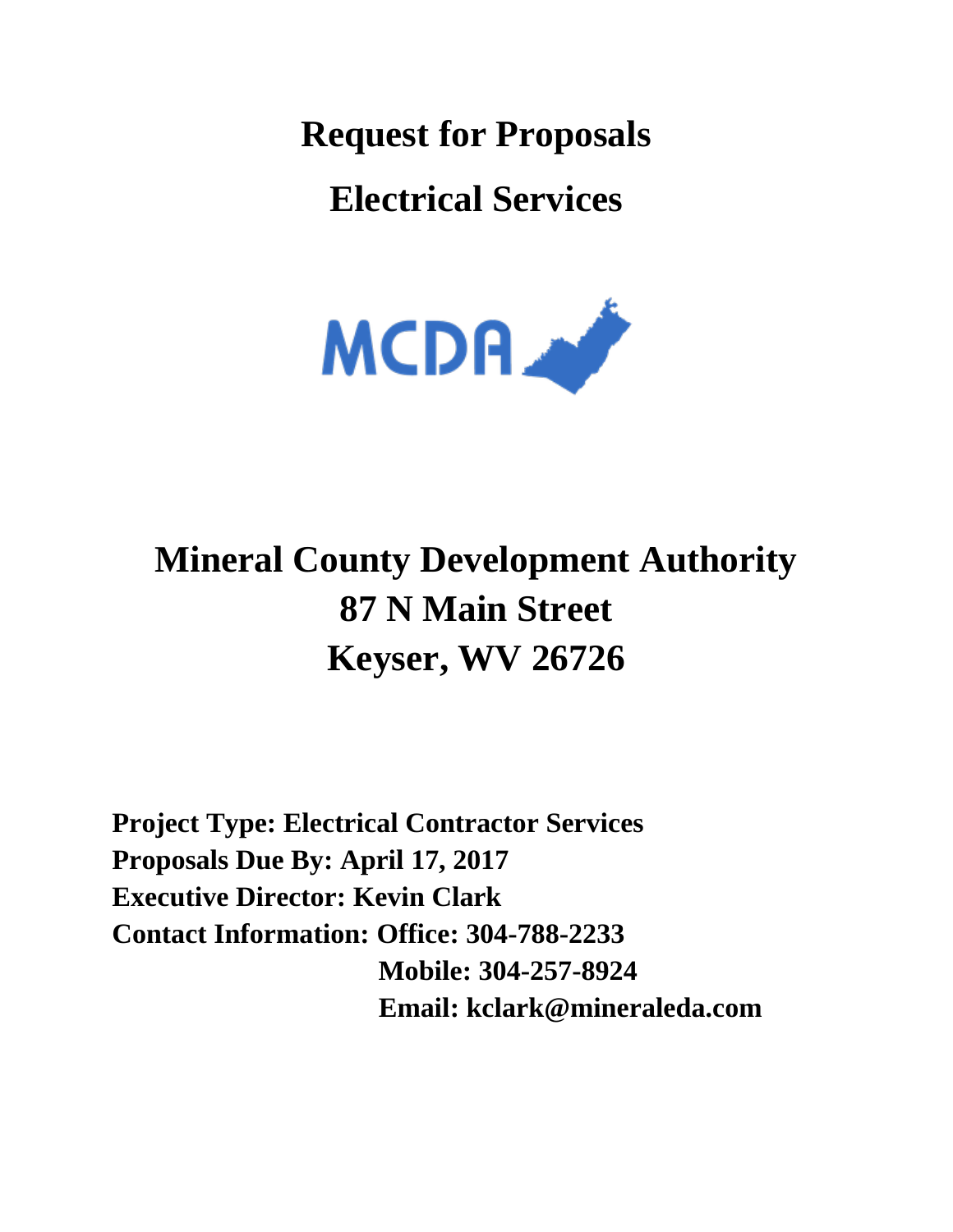# **1 Scope of Work**

The Mineral County Development Authority is requesting proposals from qualified, licensed, and full-time electricians to provide on call services for the Old Anchor Glass Building located on 598 Waxler Road, Keyser, West Virginia. The contractor will provide electrical repairs, upgrades, installations, and replacements on this facility on an as-needed basis. The contract period will run for one year starting May 2017-May 2018.

The purpose of this Request for Proposal (RFP) is to provide interested vendors the necessary information for preparing quotes for Electrical Services that will meet the Development Authority's specific needs. The purpose of the RFP is to award a contract that guarantees response time and rates for the Development Authority.

# **2 Proposal Requirements**

Respondents should provide complete and current information for all categories. The response to this RFP shall include the following information:

a. A fee schedule including an hourly rate, material markup price, and any other fees and conditions or documents associated with electrical work

b. A list of no less than two municipal or corporate references from customers for whom you have performed frequent or ongoing electrician's services in the past.

c. A proposed arrive on-site response time for non-emergency, urgent, and emergency electrical needs. The MCDA defines emergency as "high health risk or danger or injury or loss of life" and urgent as "risk of property damage or long term health risk."

## **3 General Requirements**

a. All work shall comply in every respect with the Building Laws, City Regulations, Code Requirements (City, State, or International).

b. The selected Contractor shall have and keep in effect during the term of this contract, Commercial General Liability Insurance, Business Automobile Liability Insurance and Workers Compensation Insurance. A copy of insurance certifications shall be submitted to the MCDA.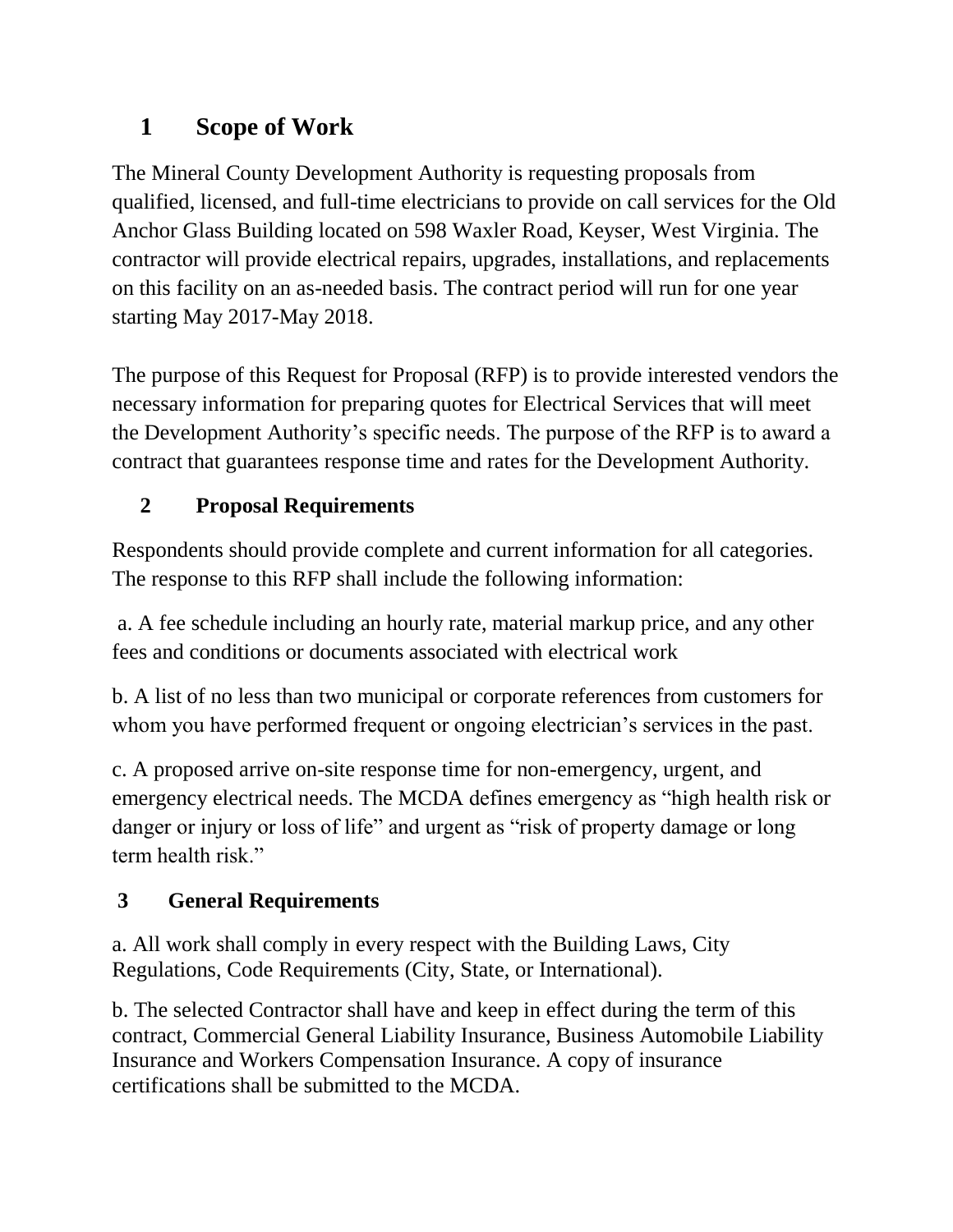c. The contractor shall obtain and pay for all licenses as may be necessary or required for the completion of the work. The contractor shall complete all building permits as required.

d. All repair work will be left in a clean safe and workable condition.

e. Contractor shall ONLY repair, replace, upgrade or install work that is instructed.

f. If there are any questions regarding the work that is to be done, it will be the responsibility of the contactor to contact the Executive Director and request clarifications before proceeding.

g. No single job shall exceed \$5.000.00 under the terms of this contract. It is up to the expertise of the Contactor to estimate initial cost of each individual job or project and provide a verbal estimate to the MCDA representative.

h. It will be required that the Contractor diagnoses the problem and makes the necessary repairs as soon as possible.

i. The Contractor must work as quickly and efficiently as is possible. All repairs are to be first class quality.

j. The Development Authority reserves the right to terminate the contract with a 30 day written notice.

k. By executing this contract, the Contractor represents that he has familiarized himself with the local conditions under which the work is to be performed.

l. In the event of accidental site damage, it will be the responsibility of the Contractor to return the site to its original condition at no cost to the Authority.

m. If temporary repairs are needed due to an emergency, the Contractor is instructed to do so at the direction of the Executive Director.

n. It will be the responsibility of the Contractor to leave the area in a clean, "broom swept" state. Contractor must remove all debris generated while making repairs, replacements, or installations.

o. Contractor is an independent contractor. The manner in which the services are performed shall be controlled by the Contractor; however, the nature of the services and the results to be achieved shall be specified by the Development Authority. The Contractor is not to be deemed an employee or agent of the Development Authority and has no authority to make any binding commitments or obligations on behalf of the Authority except as expressly provided herein.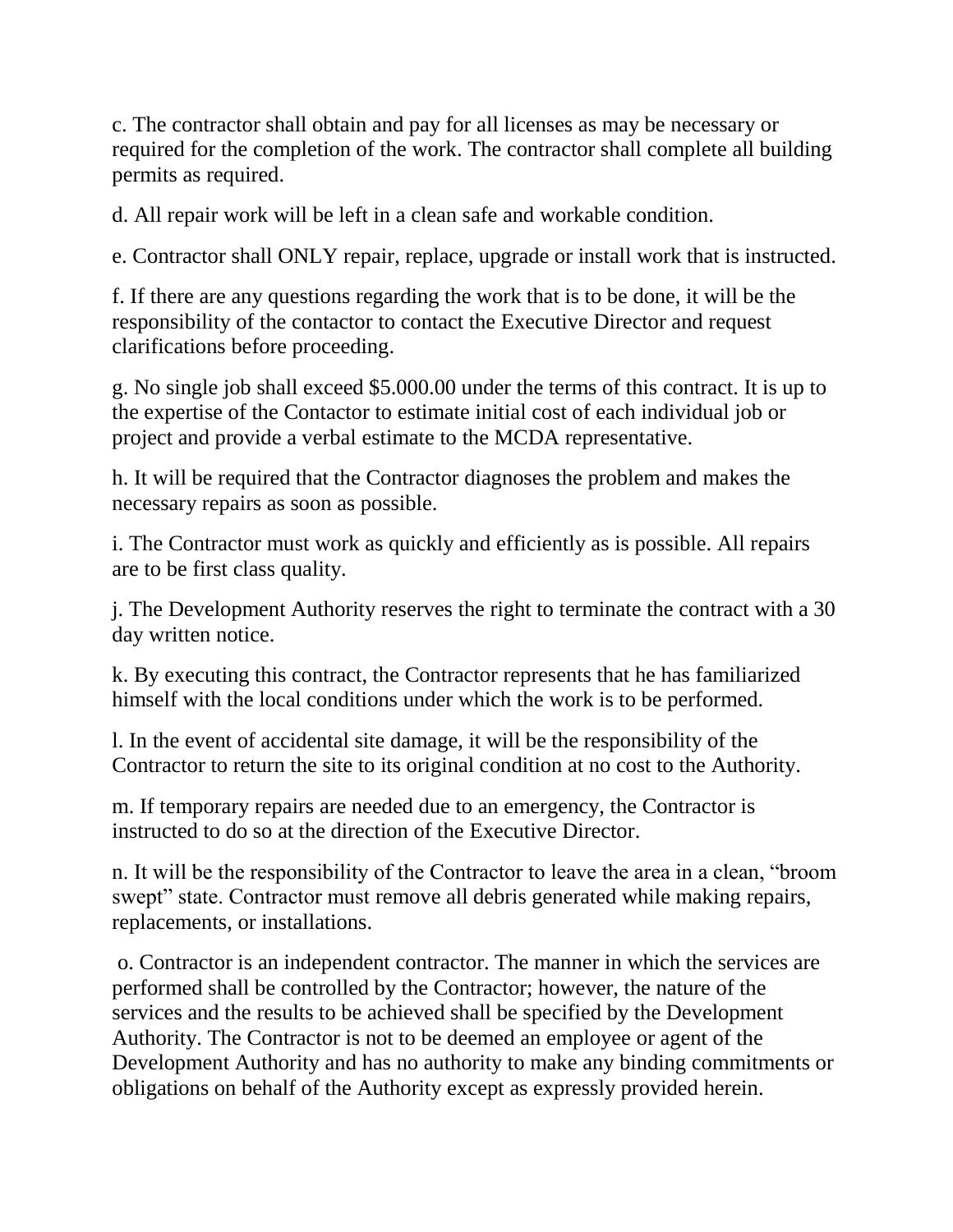#### **Response Information**

Mineral County Development Authority is not obligated to enter into any contract on the basis of any submittal in response to this RFP. MCDA reserves the right to request additional information from any contractor submitting under this RFP if it is deemed that such information is necessary to further evaluate the contractor's qualifications. MCDA reserves the right to interview any contractor submitting under this RFP. Contractors shall be responsible for all costs associated with the contractor's submittal and are not reimbursable.

Mineral County Development Authority reserves the right to reject all submissions, reissue a subsequent RFP, terminate, restructure, or amend this procurement process at any time.

#### **Submission Requirements**

A. Responses to this RFP shall be submitted in accordance with the following requirements:

1. The proposal shall include one (2) copies in a sealed envelope clearly marked on the outside, with the Proposer's name, and "Proposal for Electrical Contractor"

2. Qualification packages must be received at the address below **no later than 5:00 pm on April 17, 2017**. Late Qualifications will not be accepted.

3. Qualification packages shall be addressed to:

Mineral County Development Authority 87 N Main Street, Suite 1 Keyser, WV 26726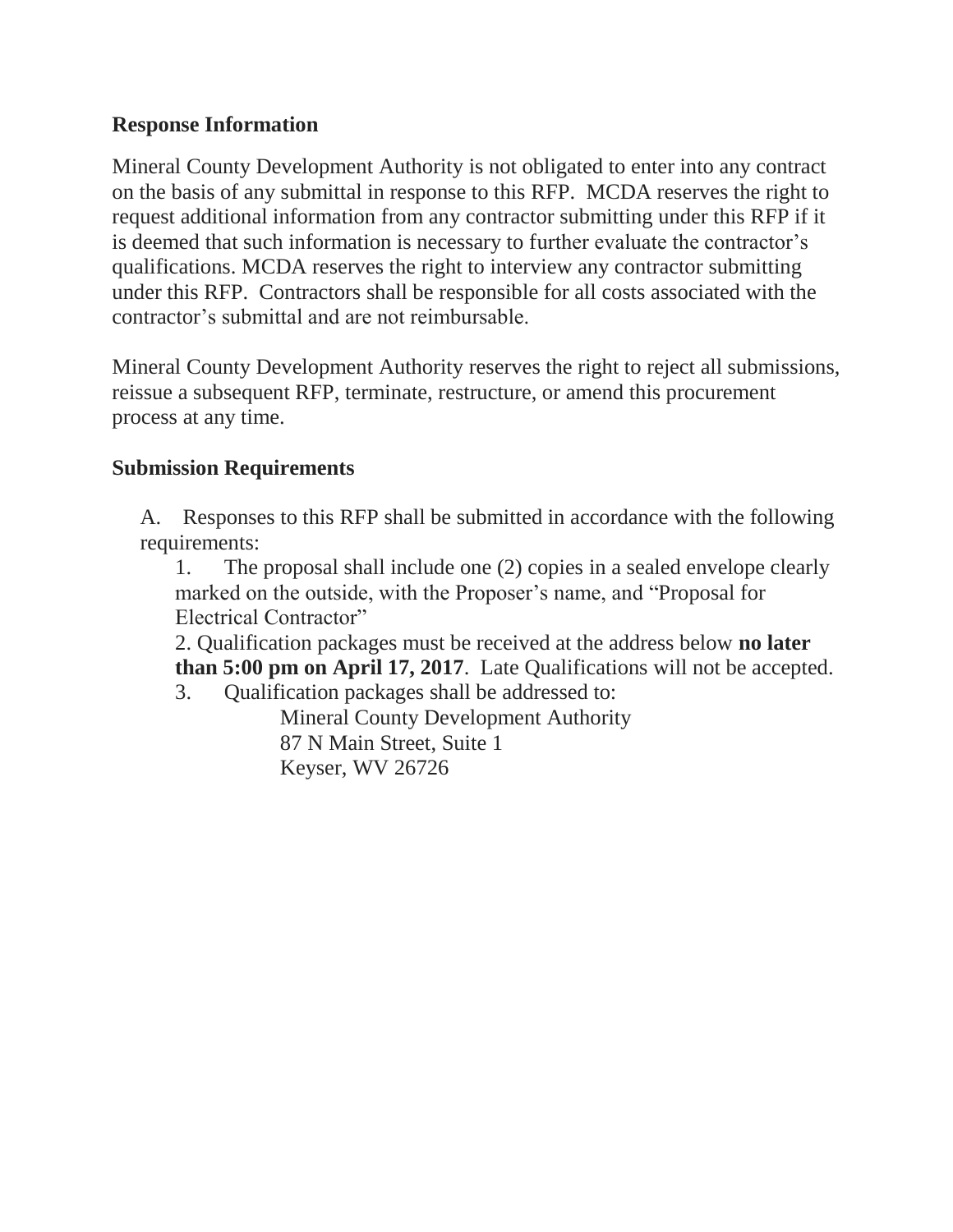#### **4 RFP Schedule**

| <b>Event/Activity</b>            | Date    |
|----------------------------------|---------|
| Distribution of RFP              | 3/31/17 |
| Proposals Due                    | 4/17/17 |
| <b>Board Review and Approval</b> | 4/18/17 |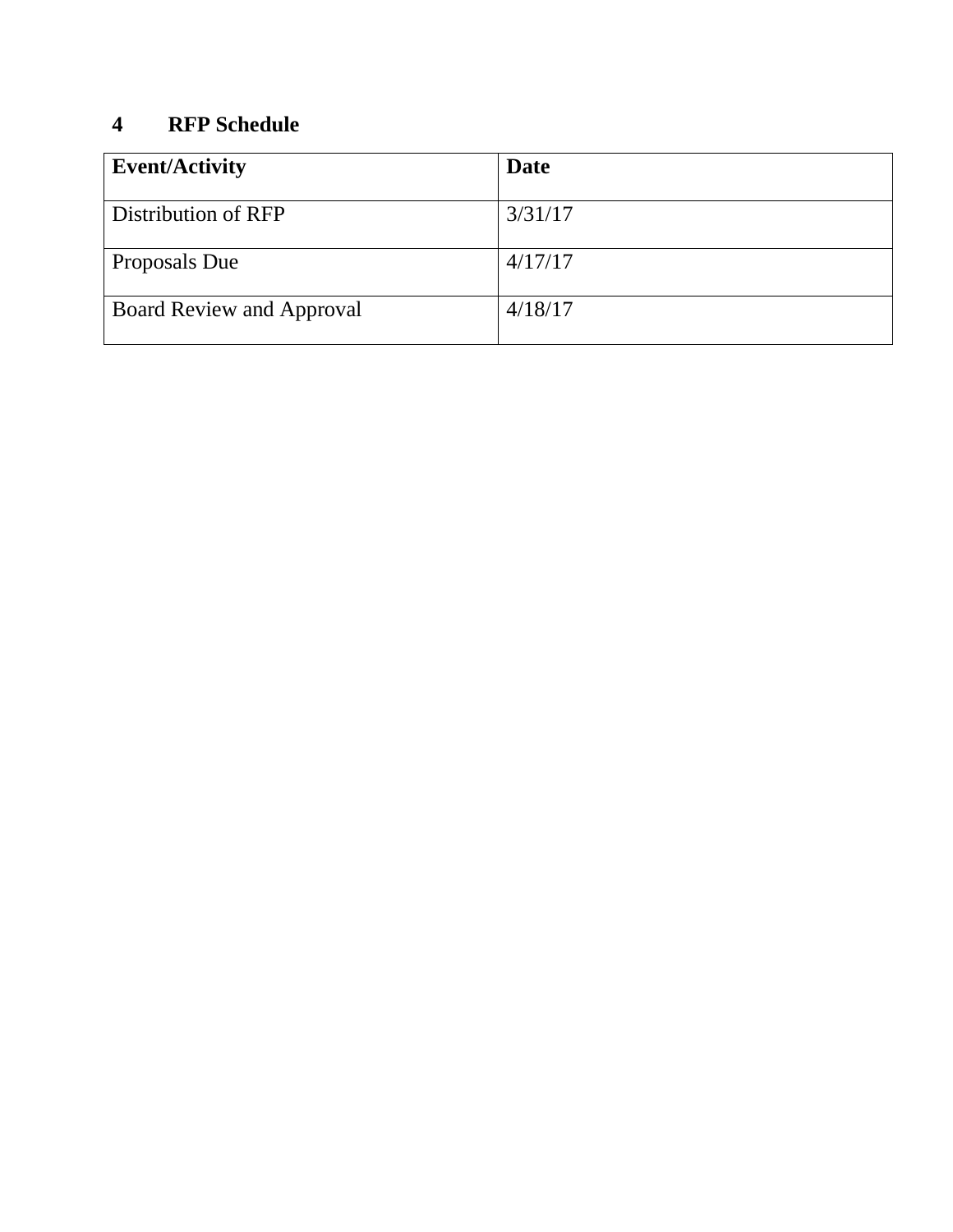## **BID PROPOSAL: Vendor Information & Signature Page**

Vendor Electrical License #: Vendor EIN #: \_\_\_\_\_\_\_\_\_\_\_\_\_\_\_\_\_\_\_\_\_\_\_\_\_\_\_\_\_\_\_\_\_\_\_\_\_\_\_ Vendor Name: \_\_\_\_\_\_\_\_\_\_\_\_\_\_\_\_\_\_\_\_\_\_\_\_\_\_\_\_\_\_\_\_\_\_\_\_\_\_\_ Vendor Ownership: \_\_\_\_\_\_\_\_\_\_\_\_\_\_\_\_\_\_\_\_\_\_\_\_\_\_\_\_\_\_\_\_\_\_\_\_ Years in Business: \_\_\_\_\_\_\_\_\_\_\_\_\_\_\_\_\_\_\_\_\_\_\_\_\_\_\_\_\_\_\_\_\_\_\_ Vendor Address: \_\_\_\_\_\_\_\_\_\_\_\_\_\_\_\_\_\_\_\_\_\_\_\_\_\_\_\_\_\_\_\_\_\_\_ \_\_\_\_\_\_\_\_\_\_\_\_\_\_\_\_\_\_\_\_\_\_\_\_\_\_\_\_\_\_\_\_\_\_\_ Vendor Phone Number: \_\_\_\_\_\_\_\_\_\_\_\_\_\_\_ Vendor Fax Number: Number of Employees: \_\_\_\_\_\_\_\_\_\_\_\_\_\_\_\_

Management person is responsible for direct contact with the Development Authority and the services required for this Request for Proposal (RFP)

\_\_\_\_\_\_\_\_\_\_\_\_\_\_\_\_\_\_\_\_\_\_\_\_\_\_\_\_ \_\_\_\_\_\_\_\_\_\_\_\_

Name:

Title:

Phone Number:

Email Address:

Signature of authorized representative Date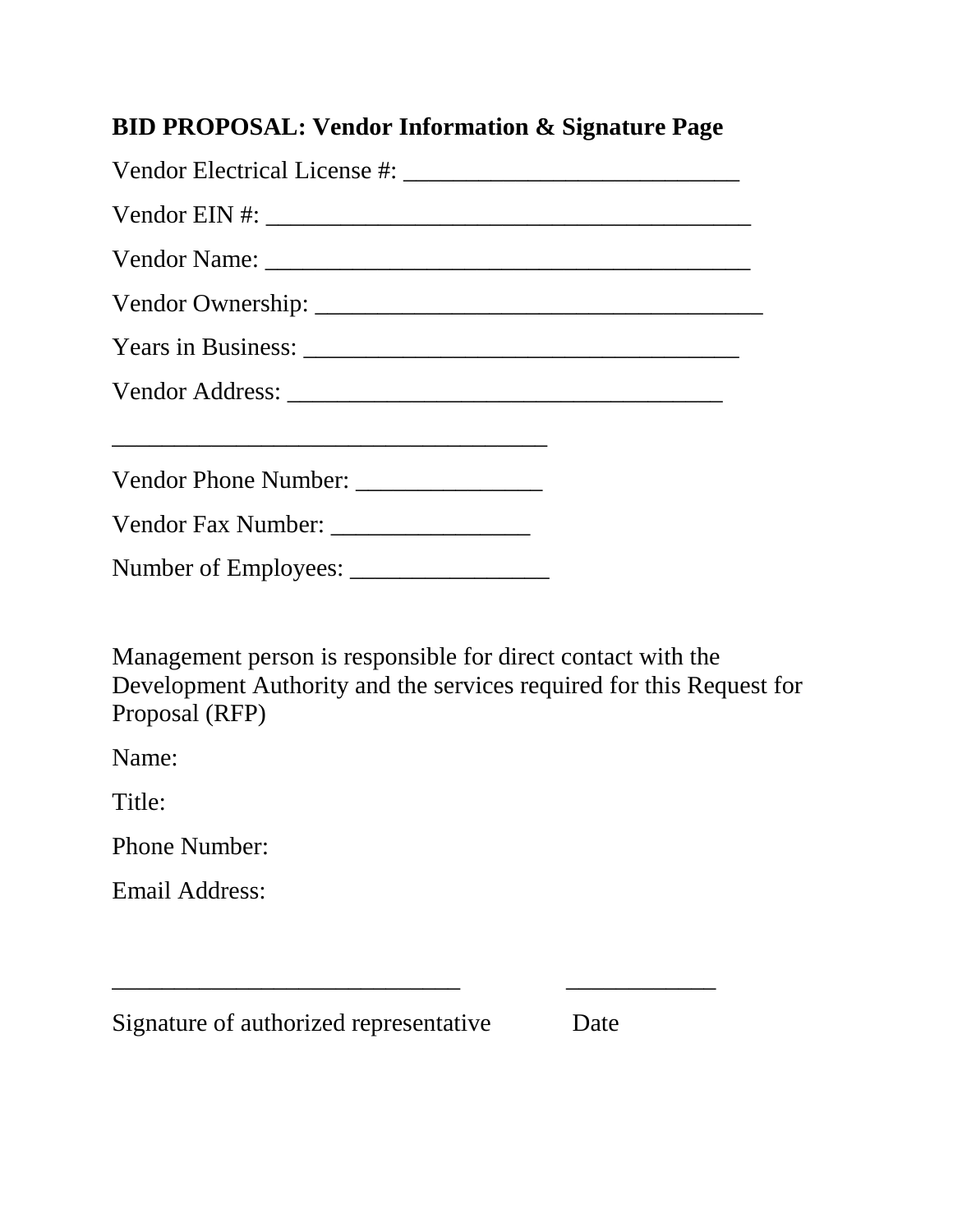# **BID PROPOSAL Rates & Hours**

#### ON-CALL ELECTRICAL SERVICES

# **RATES**

| Regular Hourly Rates Monday-Friday (8am to 5pm) | per hour |
|-------------------------------------------------|----------|
| After Hours Rate Monday – Friday                | per hour |
| <b>Weekend Rate</b>                             | per hour |
| <b>Holiday Rate</b>                             | per hour |
| Markup of materials above vendor cost           | $\%$     |
| Other fees or charges                           |          |

# ON-CALL RESPONSE TIME

Regular hours Monday – Friday minutes/hrs

Urgent (risk of property damage or long term health risk) minutes/hrs

Emergency (high risk or danger of injury or loss of life) \_\_\_\_\_\_minutes/hrs

Number of employees available for emergency calls \_\_\_\_\_\_